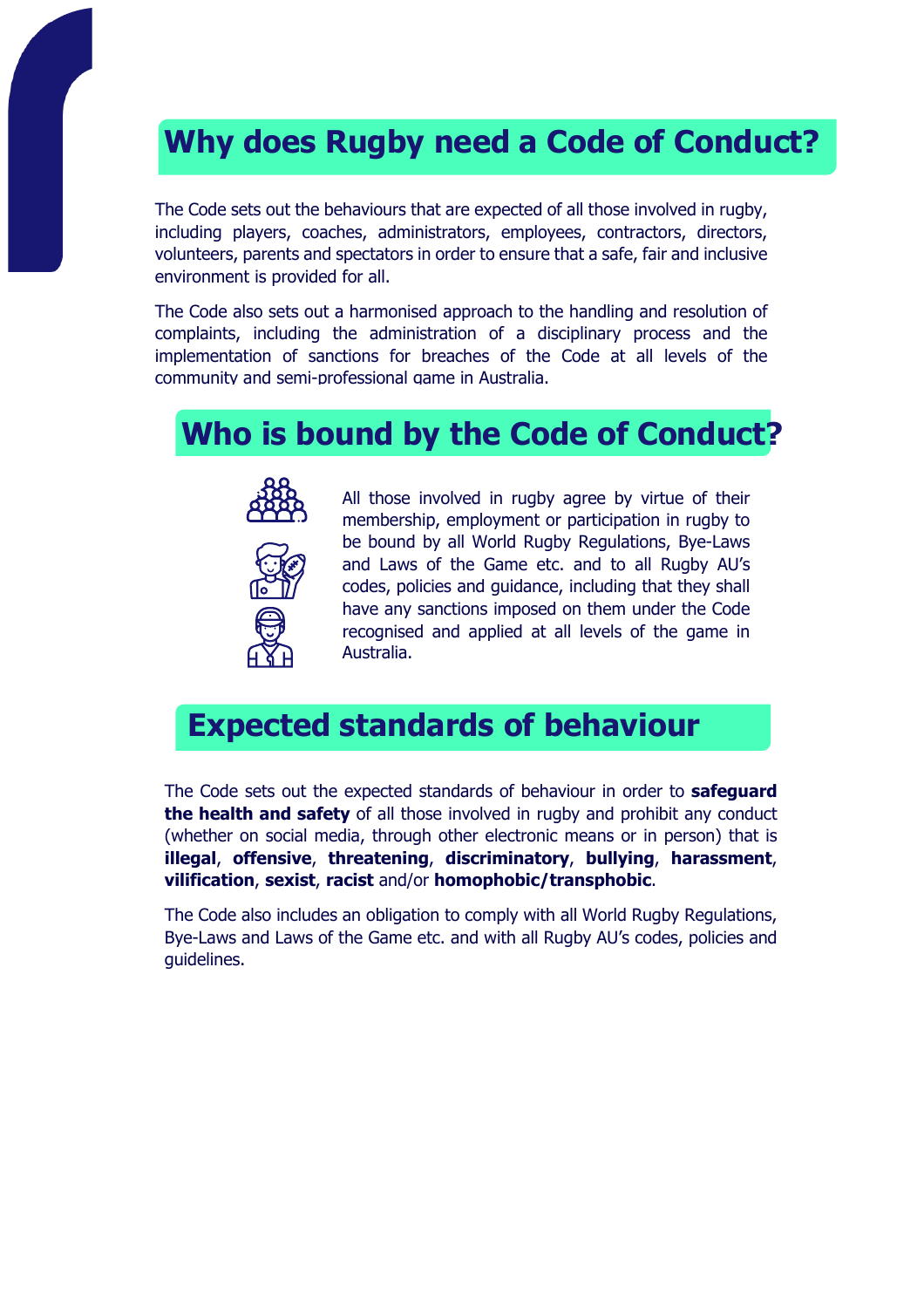## **Relevant Organisations**

All Relevant Organisations have an obligation to:



- a) publish, distribute and promote the Code;
- b) recognise and enforce any sanction imposed under the Code;
- c) ensure that a copy of the Code is available or accessible to all people and organisations to whom the Code applies; and
- d) appoint a person(s) that is responsible for the administration of the Code within their jurisdiction.

## **Relevant Persons**

All Relevant Persons are under an obligation to:

- a) make themselves aware of the contents of the Code;
- b) comply with all relevant provisions of the Code;
- c) be accountable for their behaviour;
- d) cooperate with any requests for information and/or investigations commenced under the Code; and
- e) comply with any decisions and/or disciplinary sanctions imposed under the Code.

**How are complaints made and** 



#### **Complaints**

Complaints should be made in writing, via the Rugby AU website to the Relevant Organisation and should be dealt with locally where possible.



### **Appointed Person**

Appointed by each Relevant Organisation and responsible for the administration of the Code, including management of complaints.

**All complaints should be handled in a fair, just and transparent manner. Any alleged breach of the Member Protection Policy will also be dealt with under the processes set out in the Code. Advice and assistance from Member Unions and the Rugby AU Integrity Team is always available.** 

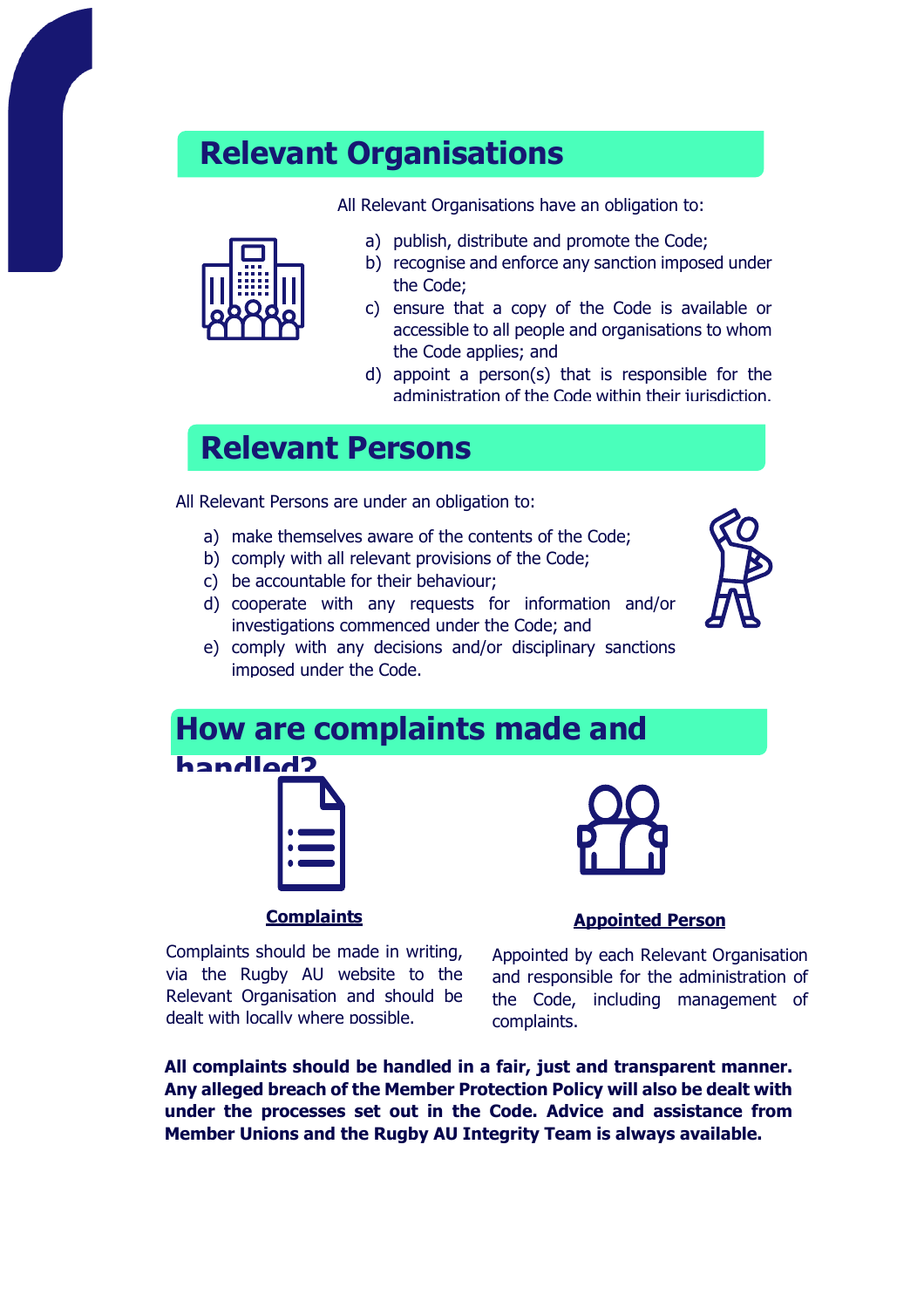